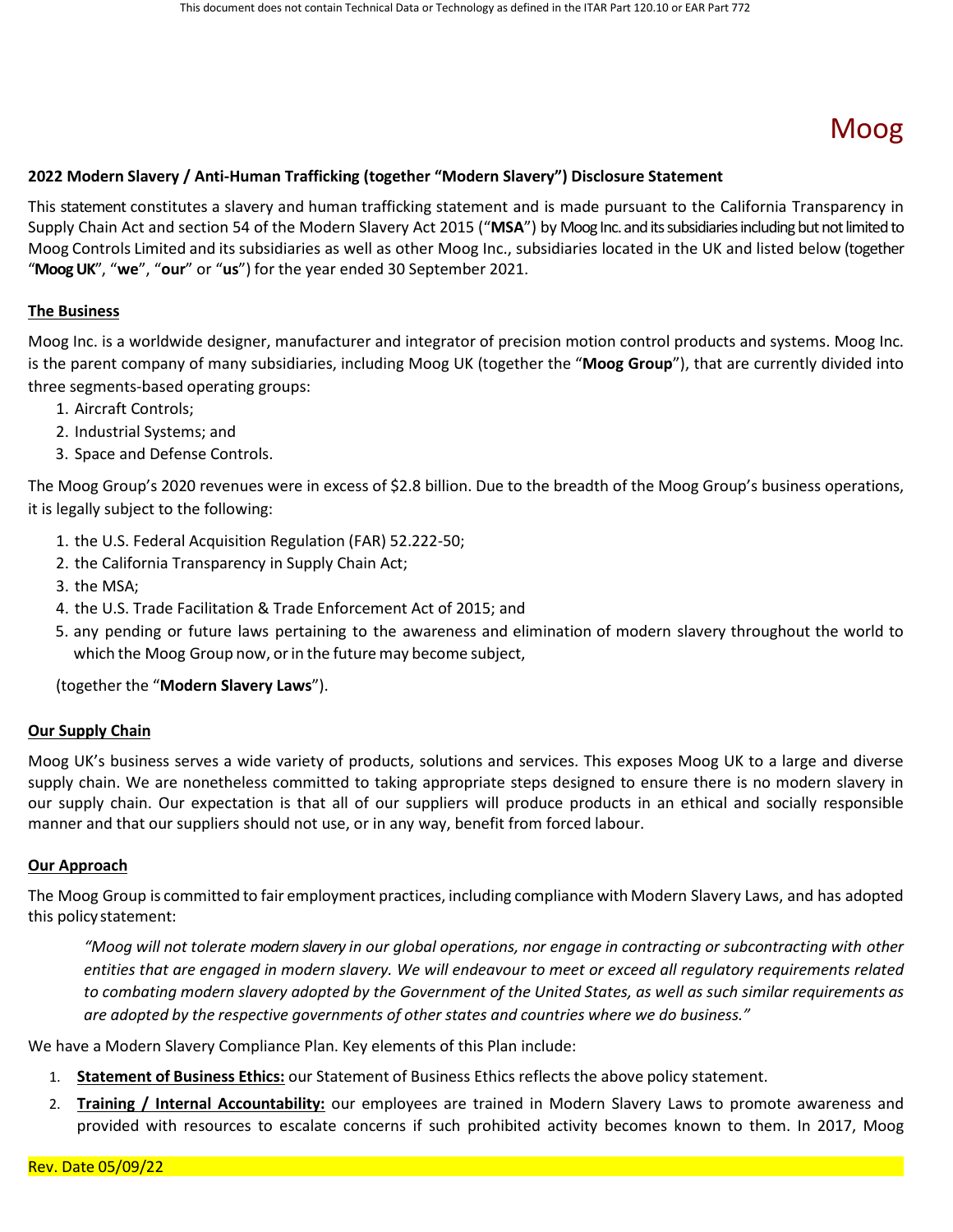added training on Modern Slavery Laws to its bi-annual training on its Statement of Business Ethics and gave more in depth Modern Slavery Training to its supply chain personnel. In addition, upon hire, all new Moog Group associates receive this same training as part of our new associate orientation process. All such training reinforces that the consequences for employee violations of our Modern Slavery policy will result in disciplinary action up to, and including, termination. In a further attempt to increase employee awareness, each Moog Group location worldwide is posting employee awareness communications and hotline information for reporting of modern slaveryconcerns.

- 3. **Audit:** we include a contractual provision in our supply agreements requiring our suppliers to comply with Modern Slavery Laws and allowing us to review and audit them periodically for such compliance; we do conduct supplier reviews but do not currently conduct these audits. Our supply chain is also contractually required to make us aware of any forced labour issues that become known regarding it or its own sub-tier suppliers and they are required to flow down such modern slavery provisions to sub-tier suppliers in applicable contracts. Lastly, we have the right to terminate supply contracts if modern slavery issues are found.
- 4. **Certification:** under contract, we have the ability to require suppliers to answer a questionnaire disclosing the details of their own modern slavery compliance programme. Whilst we do not currently seek such certification in the regular course of business, we have the contractual ability to require a certification from required suppliers that it has a modern slavery compliance plan in place. We are not currently aware of any issues in our supply chain that would give rise to a violation of our Compliance Plan.
- 5. **Verification / Focus:** we monitor regions and markets where modern slavery is most prevalent and pay close attention to the portion of our supply chain in these areas. Such review reveals that the area of our supply chain most at risk for this type of prohibited activity is the supply of electronic components from Asia. Having knowledge of this risk allows us to focus our audit and review activities on any electric component suppliers that could be high risk. We are considering the option of utilizing an independent third party to perform unannounced audits on our behalf but do not currently employ an independent third-party auditor for such purposes.
- 6. **KPIs (Key Performance Indicators):** we will review the following KPIs to measure effectiveness of performance:
	- a. the number of questionnaires completed by our supply chain;
	- b. the number of reviews conducted on suppliers delineated as high risk and the results; and
	- c. through direct communication with suppliers and our vendor approval process, we will gauge the overall understanding of our supply chain as to the importance of this issue and the effectiveness of their own compliance efforts.
- 7. **Violation Reporting Procedures, Whistleblowing & Investigation Support:** we have procedures in place for reporting prohibited activities identified in the Modern Slavery Laws and will take appropriate remedial and referral actions if such activity is found. We have an "open door" policy which encourages employees to engage in open and candid discussions regarding our policy, or any violations, with their supervisors, managers, legal, human resources and senior management without reprisal. We also require our employeesto report, without fear of retaliation, activity inconsistent with the policy prohibiting modern slavery on its confidential company-specific ethics hotline at 1- 866-519-6330 or [moogethics@moog.com.](mailto:moogethics@moog.com) All US employees have the right to call the Global Human Trafficking Hotline at 1-844-888- FREE or email help@befree.org; and our UK employees have the right to call the same company-specific ethics hotline, or the Modern Slavery Helpline at 08000 121 700 to report suspected violations to government officials outside of the Moog Group. In addition, we will fully cooperate with any government agency conducting an audit or investigation of potential modern slavery violations, including providing timely responses and reasonable and required access to our employees, records andfacilities.

For the purposes of this statement the Moog UK subsidiaries are:

- Moog Controls Limited, registered in England & Wales with company number 001171948
- Moog Wolverhampton Limited, registered in England & Wales with company number 07008386